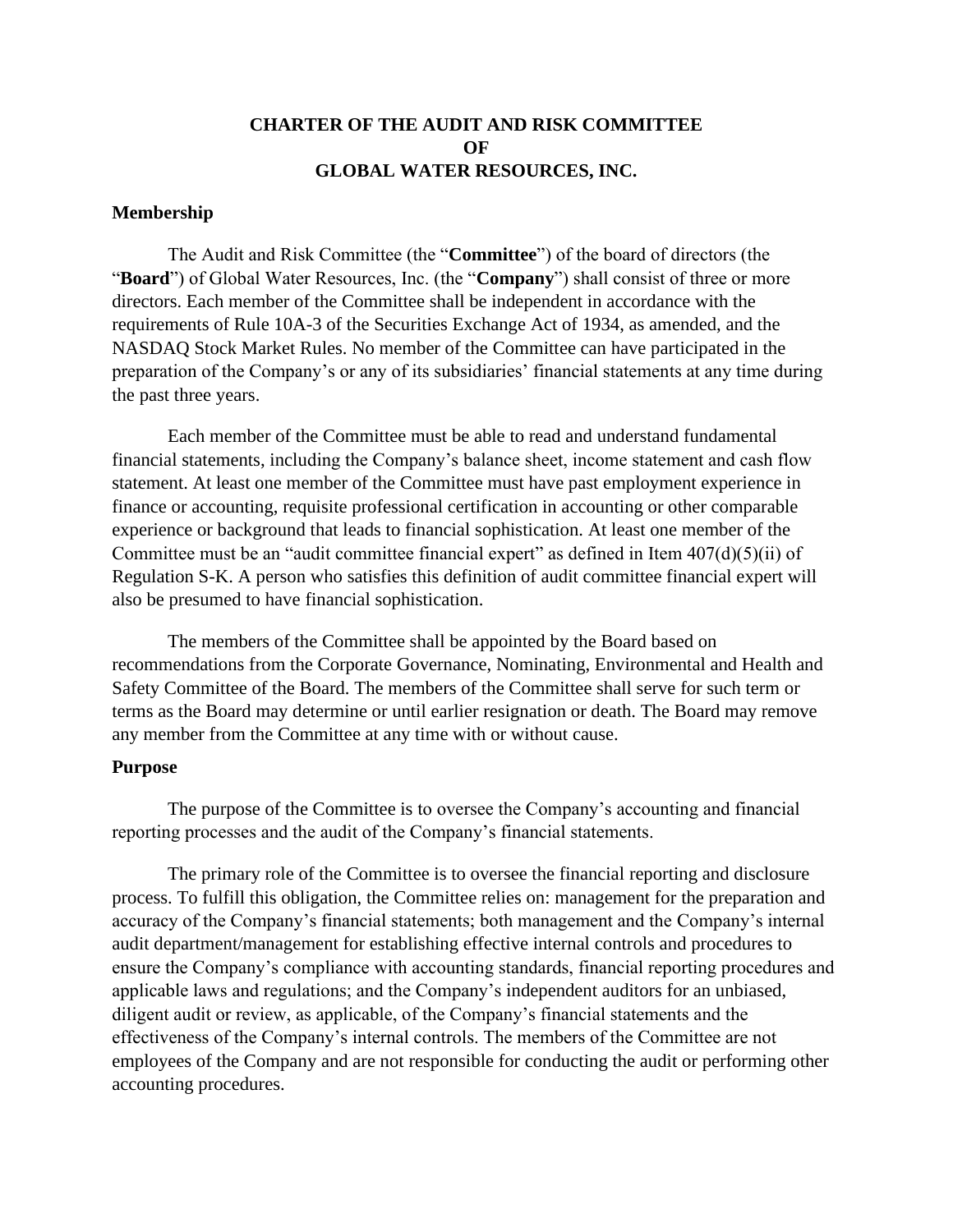### **Duties and Responsibilities**

The Committee shall have the following authority and responsibilities:

- To (1) select and retain an independent registered public accounting firm to act as the Company's independent auditors for the purpose of auditing the Company's annual financial statements, books, records, accounts and internal controls over financial reporting, (2) set the compensation of the Company's independent auditors, (3) oversee the work done by the Company's independent auditors and (4) terminate the Company's independent auditors, if necessary.
	- To select, retain, compensate, oversee and terminate, if necessary, any other registered public accounting firm engaged for the purpose of preparing or issuing an audit report or performing other audit, review or attest services for the Company.
	- To approve all audit engagement fees and terms; and to pre-approve all audit and permitted non-audit and tax services that may be provided by the Company's independent auditors or other registered public accounting firms and establish policies and procedures for the Committee's pre- approval of permitted services by the Company's independent auditors or other registered public accounting firms on an on-going basis.
	- At least annually, to obtain and review a report by the Company's independent auditors that describes (1) the accounting firm's internal quality control procedures, (2) any issues raised by the most recent internal quality control review, peer review or Public Company Accounting Oversight Board review or inspection of the firm or by any other inquiry or investigation by governmental or professional authorities in the past five years regarding one or more audits carried out by the firm and any steps taken to deal with any such issues, and (3) all relationships between the firm and the Company or any of its subsidiaries; and to discuss with the independent auditors this report and any relationships or services that may impact the objectivity and independence of the auditors.
	- To review and discuss with the Company's independent auditors (1) the auditors' responsibilities under generally accepted auditing standards and the responsibilities of management in the audit process, (2) the overall audit strategy, (3) the scope and timing of the annual audit, (4) any significant risks identified during the auditors' risk assessment procedures and (5) when completed, the results, including significant findings, of the annual audit.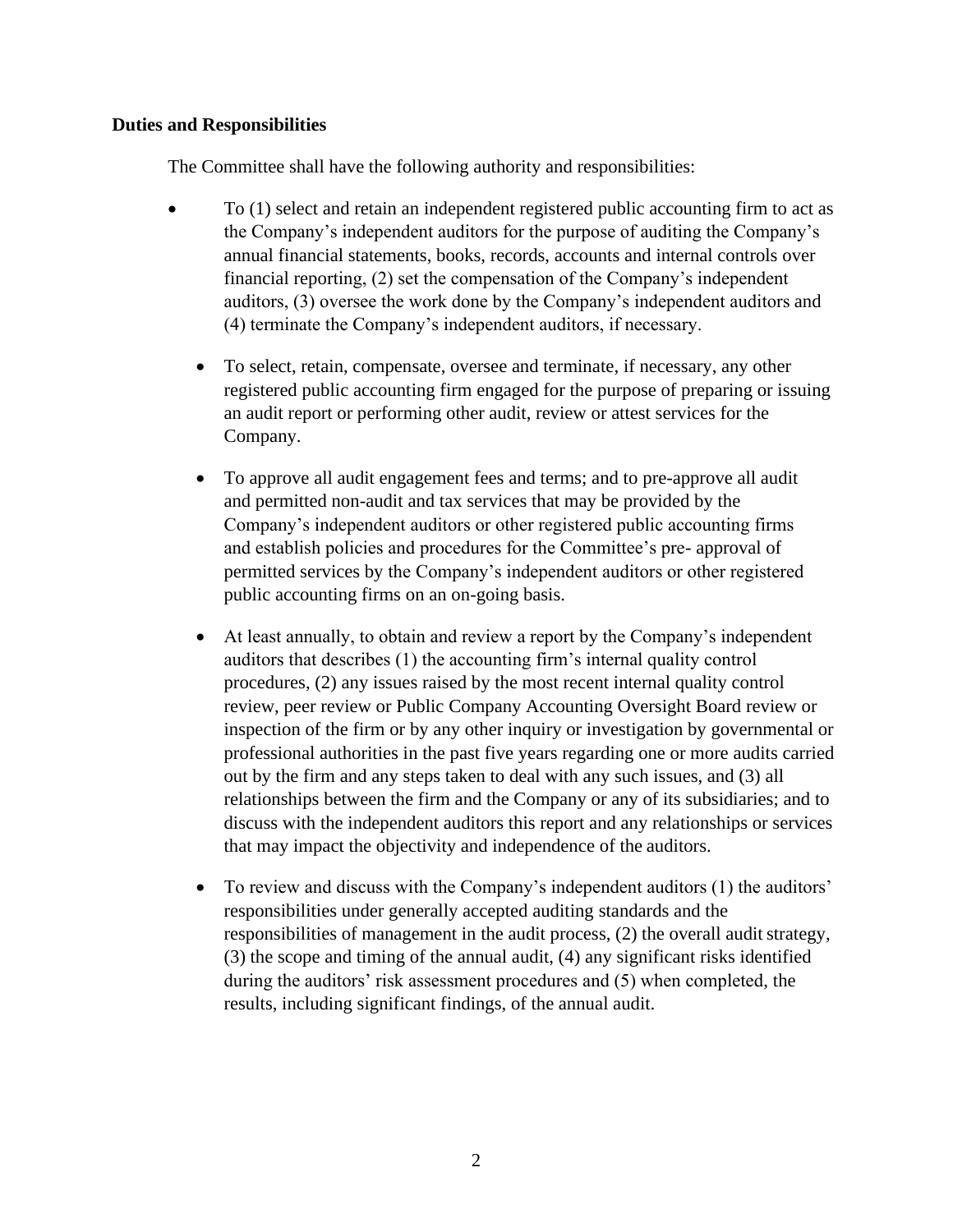- To review and discuss with the Company's independent auditors (1) all critical accounting policies and practices to be used in the audit; (2) all alternative treatments of financial information within generally accepted accounting principles ("**GAAP**") that have been discussed with management, the ramifications of the use of such alternative treatments and the treatment preferred by the auditors; and (3) other material written communications between the auditors and management.
- To review with management and the Company's independent auditors: any major issues regarding accounting principles and financial statement presentation, including any significant changes in the Company's selection or application of accounting principles; any significant financial reporting issues and judgments made in connection with the preparation of the Company's financial statements, including the effects of alternative GAAP methods; and the effect of regulatory and accounting initiatives and off-balance sheet structures on the Company's financial statements.
- To keep the Company's independent auditors informed of the Committee's understanding of the Company's relationships and transactions with related parties that are significant to the company; and to review and discuss with the Company's independent auditors the auditors' evaluation of the Company's identification of, accounting for, and disclosure of its relationships and transactions with related parties, including any significant matters arising from the audit regarding the Company's relationships and transactions with related parties.
- To review with management and the Company's independent auditors the adequacy and effectiveness of the Company's financial reporting processes, internal control over financial reporting and disclosure controls and procedures, including any significant deficiencies or material weaknesses in the design or operation of, and any material changes in, the Company's processes, controls and procedures and any special audit steps adopted in light of any material control deficiencies, and any fraud involving management or other employees with a significant role in such processes, controls and procedures, and review and discuss with management and the Company's independent auditors disclosure relating to the Company's financial reporting processes, internal control over financial reporting and disclosure controls and procedures, the independent auditors' report on the effectiveness of the Company's internal control over financial reporting and the required management certifications to be included in or attached as exhibits to the Company's annual report on Form 10-K or quarterly report on Form 10-Q, as applicable.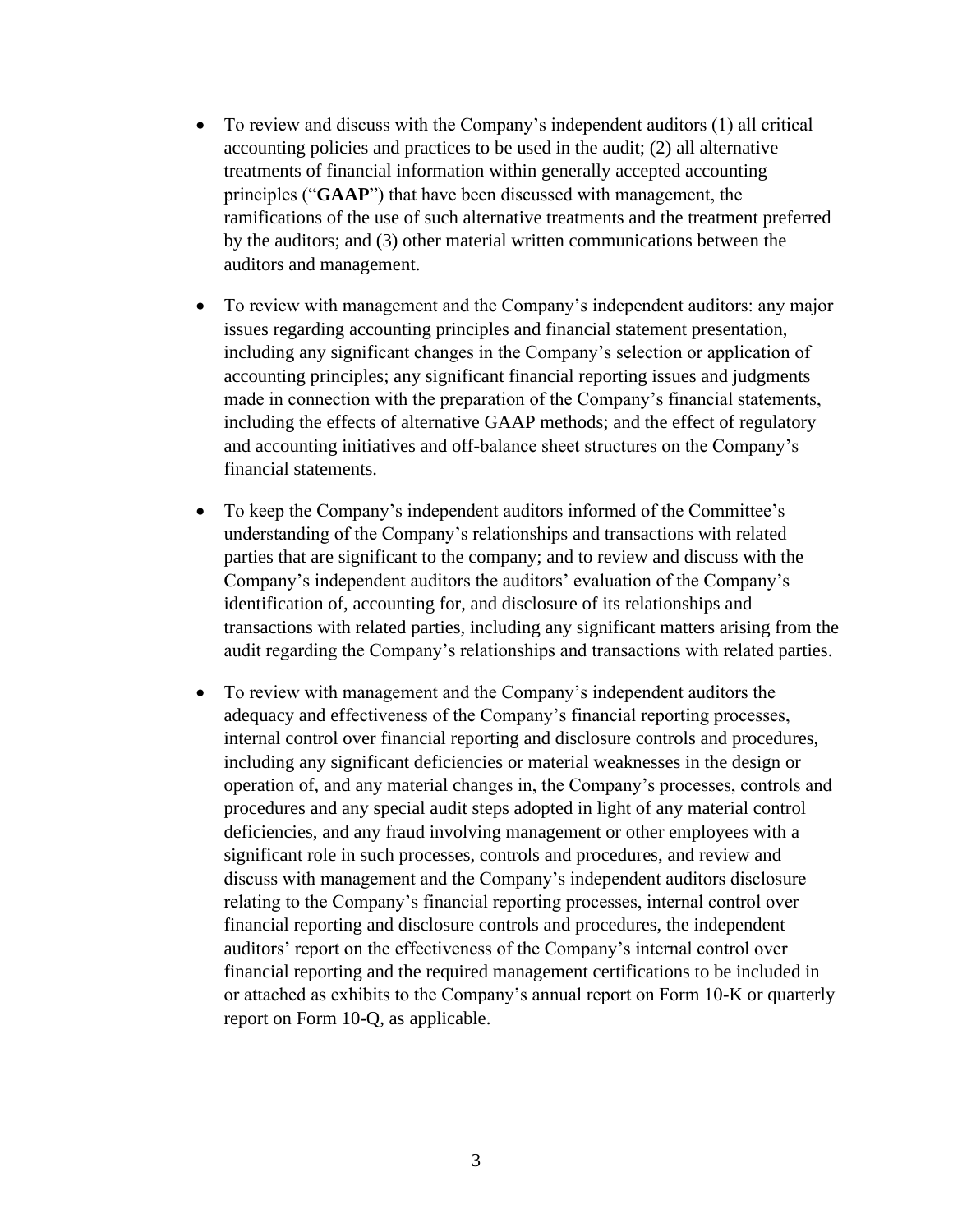- To review and discuss with the Company's independent auditors any other matters required to be discussed by *Auditing Standards No. 1301, Communications with Audit Committees* issued by the Public Company Accounting Oversight Board ("**PCAOB**"), including, without limitation, the auditors' evaluation of the quality of the company's financial reporting, information relating to significant unusual transactions and the business rationale for such transactions and the auditors' evaluation of the company's ability to continue as a going concern, and other applicable requirements of the PCAOB and the Securities and Exchange Commission.
- To review and discuss with the Company's independent auditors and management the Company's annual audited financial statements (including the related notes), the form of audit opinion to be issued by the auditors on the financial statements and the disclosure under the "Management's Discussion and Analysis of Financial Condition and Results of Operations" section (the "**MD&A**") to be included in the Company's annual report on Form 10-K before the Form 10-K is filed.
- To recommend to the Board that the audited financial statements and the disclosure under the MD&A section be included in the Company's Form 10-K and produce the audit committee report required to be included in the Company's annual proxy statement.
- To review and discuss with the Company's independent auditors and management the Company's quarterly financial statements and the disclosure under the MD&A to be included in the Company's quarterly report on Form 10-Q before the Form 10-Q is filed.
- To review, discuss with the Company's independent auditors, and approve the functions of the Company's internal audit department, including its purpose, organization, responsibilities, budget and performance; and to review the scope, performance and results of such department's internal audit plans, including any reports to management and management's response to those reports.
- To set clear Company hiring policies for employees or former employees of the Company's independent auditors that participated in any capacity in any Company audit.
- To establish and oversee procedures for the receipt, retention and treatment of complaints received by the Company regarding accounting, internal accounting controls or auditing matters and the confidential, anonymous submission by Company employees of concerns regarding questionable accounting or auditing matters.
- To review, approve and oversee any transaction between the Company and any related person (as defined in Item 404 of Regulation S-K) and any other potential